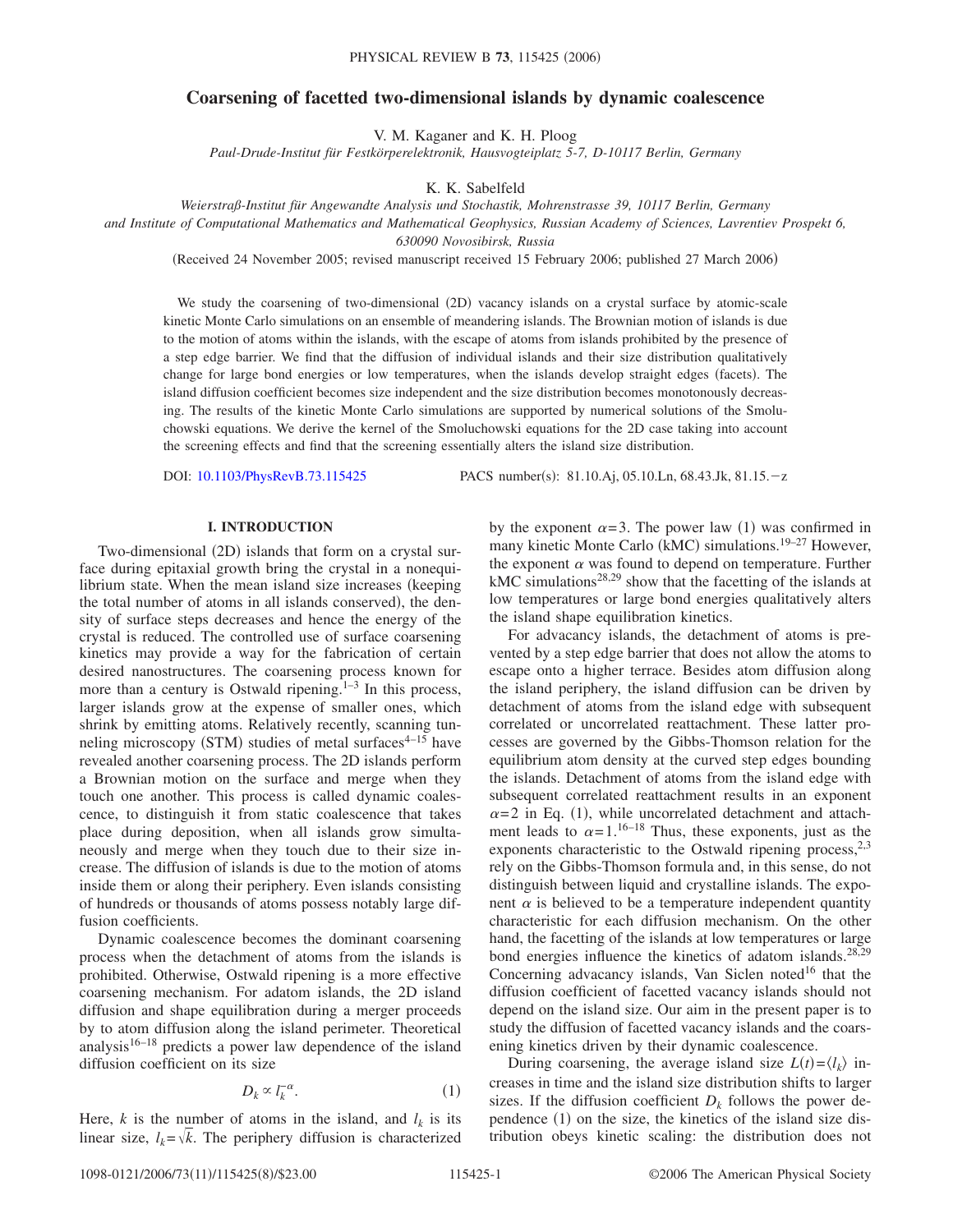change if the size scales by  $L(t)$ , i.e., the size distribution is described by a time-independent function  $F(l_k/L)$ . Moreover, one can show<sup>21,30</sup> that the time dependence of the mean island size follows a power law,  $L \propto t^{\beta}$ , with the exponent

$$
\beta = 1/(2 + \alpha) \tag{2}
$$

related to the exponent  $\alpha$  of the diffusion coefficient.

Once the island size dependence of the diffusion coefficient is established, the coarsening kinetics can be studied with another kind of kMC simulations, with whole islands (rather than atoms) taken as unit objects. $30-32$  The time scale of the coarsening process studied in this way is much larger than the characteristic time of the individual coalescence and reshaping events, so that the latter events are treated as instantaneous.

The time evolution of the island size distribution can also be described by the Smoluchowski equations. In these equations, a merger of two islands containing *i* and *j* atoms proceeds with a rate  $K_{ij}$  that can be established for various types of island motion. Knowing the size dependence of the collision rate, one can obtain the time evolution of the island size distribution.

The aim of the present work is to study the coalescence of facetted 2D islands. We perform kMC simulations on an ensemble of islands and obtain the time evolution of their mean size and distribution directly in the atomic-scale model. In contrast to previous simulations, we consider larger bond energies, so that the islands develop facets joined by rounded corners. As a reference, we also perform simulations for smaller bond energies. In that case, the islands are rounded and the kinetics are in qualitative agreement with the previous studies, with some notable differences that we discuss.

The simulations allow us to obtain size dependencies of the island diffusion coefficient within the same kMC model. We find that the diffusion coefficient of the facetted island does not depend on its size. The island size distribution is found to be substantially different from the case of rounded islands.

We numerically solve the Smoluchowski equations to obtain the island size distributions, using the island diffusion coefficients that we find in the atomistic kMC simulations. We derive the kernel of the Smoluchowski equations that takes into account the screening effects. We find that the screening is especially important in the 2D case and qualitatively changes the island size distribution.

# **II. KINETIC MONTE CARLO SIMULATIONS**

### **A. Coalescence of islands**

Out of the two competing coarsening mechanisms, Ostwald ripening and dynamic coalescence, Ostwald ripening is more effective if the exchange of atoms between islands is not prohibited. In the case when the loss of atoms by the island is restricted, the motion of atoms within the island or along its periphery causes Brownian motion of the island. The coarsening proceeds due to the dynamic coalescence of the islands. The conditions for dynamic coalescence are naturally met for vacancy islands in the presence of a step edge barrier. The adatoms move within the pit but cannot escape it to the higher terrace. We perform kMC simulations starting with a coverage of 0.9 monolayer (ML) of randomly deposited atoms. They nucleate vacancy islands of 0.1 ML coverage, and we follow their kinetics.

We use the common bond-counting ansatz $33,34$  for the rates of different atomic motions. The system is described by a single bond energy  $E<sub>b</sub>$ , so that the rate of an elementary atom jumps from the initial state with *n* neighbors to a final state is equal to  $\nu \exp(-nE_b / k_B T)$ , where *T* is temperature and  $k_B$  is the Boltzmann constant. In our simulations, the final state is any unoccupied neighboring site on the same level. Jumps to a higher level are prohibited by imposing an infinite step edge barrier. The prefactor  $\nu$  is  $\nu = \nu_0 \exp(\nu_0 t)$  $(-E_D / k_B T)$ , where  $E_D$  is the surface diffusion energy and  $v_0$ = 10<sup>13</sup> s<sup>-1</sup> is the frequency of atomic vibrations. The frequency  $\nu$  establishes the time scale of the problem and does not influence the results in any other respect. Thus, the kinetics of the system depend on only one parameter, the ratio  $E_b / k_B T$ . We set *T*=400 K and perform kMC simulations with two bond energies  $E_b = 0.2$  and 0.4 eV, so that the ratio  $E_b / k_B T = 5.8$  and 11.6. We take the surface diffusion energy  $E_D$ =0.2 eV in the case  $E_b$ =0.2 eV and  $E_D$ =0 in the case  $E_b$ = 0.4 eV, just with the aim to bring both simulations to comparable time scales. This choice does not influence results in any other respect. We use the common variable-time algorithm35,36 of kMC simulations, which is especially effective at large bond energies. The numbers of vacancies in the islands are calculated using the algorithm of Ref. 37. We have used a  $500 \times 500$  square mesh with periodic boundary conditions for simulations with the bond energy 0.2 eV, and a  $300 \times 300$  mesh for simulations with the bond energy 0.4 eV. The simulation runs were repeated 30 times to obtain sufficient statistics of the island size distribution.

Figures  $1(a)$  and  $1(b)$  present typical intermediate states in the time evolution of the system for bond energies of 0.2 eV and 0.4 eV. One can see a qualitative difference in the shapes of the individual vacancy islands in these two images. In the case of the larger bond energy, the islands reveal facets rounded at the corners, corresponding to the equilibrium shape of 2D crystals at a given temperature.<sup>38</sup> In contrast, in the case of the smaller bond energy the islands are rounded. Following the time sequence of the images, we find that the islands randomly move on the surface and merge if they touch each other. Figures  $1(c)$  and  $1(d)$  show a sequence of snapshots in a fixed window cut out of the simulated mesh. The behavior of the islands is similar to what is observed in the STM experiments. In the case of smaller bond energy, some density of individual vacancies is present in addition to the vacancy islands. Emission of a vacancy is a possible, albeit rare, event in our model. It is possible in the presence of the infinite step edge barrier since it involves the motion of atoms within the layer. When calculating the island size distributions and the mean island sizes, these single vacancies are excluded.

Figures  $2(a)$  and  $2(b)$  present the time evolution of the mean linear size of the islands  $L(t)$ . The kMC results are shown by circles, while the continuous lines are solutions of the Smoluchowski equations, described in the following section. We define the linear size of an island as the square root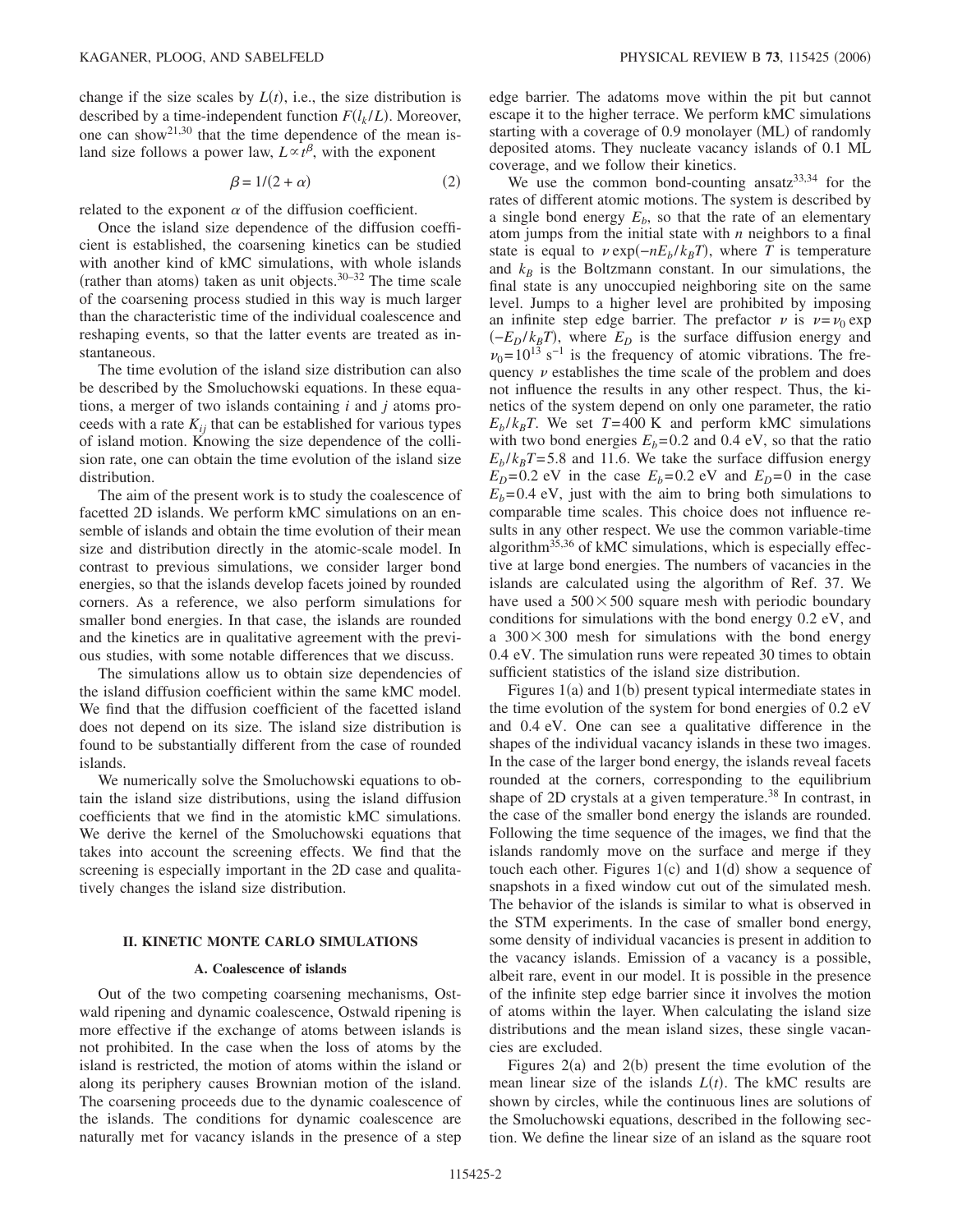

FIG. 1. Snapshots of the simulated cells for bond energies  $E<sub>b</sub>$  $= 0.2$  eV (a) and 0.4 eV (b), at temperature  $T = 400$  K. Vacancy islands at coverage 0.1 are simulated on a  $500 \times 500$  grid in (a) and  $300 \times 300$  grid in (b). The islands are rounded in (a) and facetted in (b). Brownian motion and collisions of islands are shown in (c,d).

of the number *k* of vacancies in it,  $l_k = \sqrt{k}$ , and find the mean size  $L = \langle l_k \rangle$  by averaging over the island size distribution. In the case of facetted islands,  $E_b$ = 0.4 eV, the mean island size follows a power law,  $L(t) \propto t^{\beta}$  with the exponent  $\beta = 0.47$ . The behavior in the case of rounded islands,  $E_b$ =0.2 eV, is more complicated. An apparent time exponent  $\beta$  is size dependent: it decreases from about 0.36 for a mean island size of 10 to



FIG. 2. Time evolution of the mean size of vacancy islands for bond energies  $E_b = 0.2$  eV (a) and 0.4 eV (b), and the respective island size distributions  $(c,d)$ . Circles in  $(a,b)$  and bars in  $(c,d)$  represent the results of kinetic Monte Carlo simulations. Full lines are the solutions of the Smoluchowski equations. The size distributions in  $(c,d)$  are taken at the time moments marked in  $(a,b)$ .



FIG. 3. Trajectories of the mass centers of islands of linear size  $l = 30$  for bond energies  $E_b = 0.2$  eV (a) and 0.4 eV (b). The length of the scale mark is equal to the mesh period of the simulation lattice.

approximately 0.29 for an island size of 50. We postpone further analysis and the comparison with the numerical solution of the Smoluchowski equations [shown by lines in Figs.  $2(a)$  and  $2(b)$ ] to Sec. IV.

The island size distributions are substantially different for the two bond energies under investigation, see Figs. 2(c) and 2(d). The distribution of rounded islands at  $E_b$ =0.2 eV is peaked at the mean island size. The contribution of individual vacancies is not shown, since the vacancies are excluded when calculating the mean size, as discussed above. For facetted islands, the kMC calculations give a broad monotonously decreasing distribution, Fig.  $2(d)$ , in contrast to the peaked distribution for rounded islands in Fig.  $2(c)$ . Further analysis of the kMC simulations is given in Sec. IV, using the simulations of individual island diffusion presented below.

## **B. Brownian motion of individual islands**

With the aim to understand the behavior of the ensemble of islands, we perform kMC simulations of the Brownian motion of individual islands in the framework of the same model. We put a single island consisting of a given number of vacancies *k* and record the position of its center of mass  $\mathbf{r}_k(t)$ . The initial shape of the island does not play a role, since the shape equilibration proceeds much faster than the island motion. The vacancy islands move due to the motion of atoms inside them, in particular, by detachment of an atom from the island perimeter, its diffusion in the island, and subsequent reattachment at another place. Figure 3 shows typical trajectories of the centers of mass of islands of the same size,  $l=30$ , for the two energies under consideration. The trajectory for the smaller bond energy  $E_b = 0.2$  eV, Fig.  $3(a)$ , is common for Brownian motion. In the case of a larger bond energy  $E_b = 0.4$  eV, Fig. 3(b), the trajectory consists of discrete jumps with extended fluctuations of the mass center position after each jump. The jumps are rare events. They occur when an atomic row at a facet erodes by emitting atoms that build an atomic row at another facet and advance the island. The fluctuations are due to detachments of atoms from rounded corners with subsequent attachments to other corners, without moving the facets.

The mean-square displacements of the center of mass, averaged over time intervals much larger than the jumps in Fig. 3(b), depend linearly on time, indicating the Brownian character of the motion. We obtain the diffusion coefficients *D<sub>k</sub>* from the averages  $\langle [\mathbf{r}_k(t+\Delta t) - \mathbf{r}_k(t)]^2 \rangle = 4D_k\Delta t$ . In the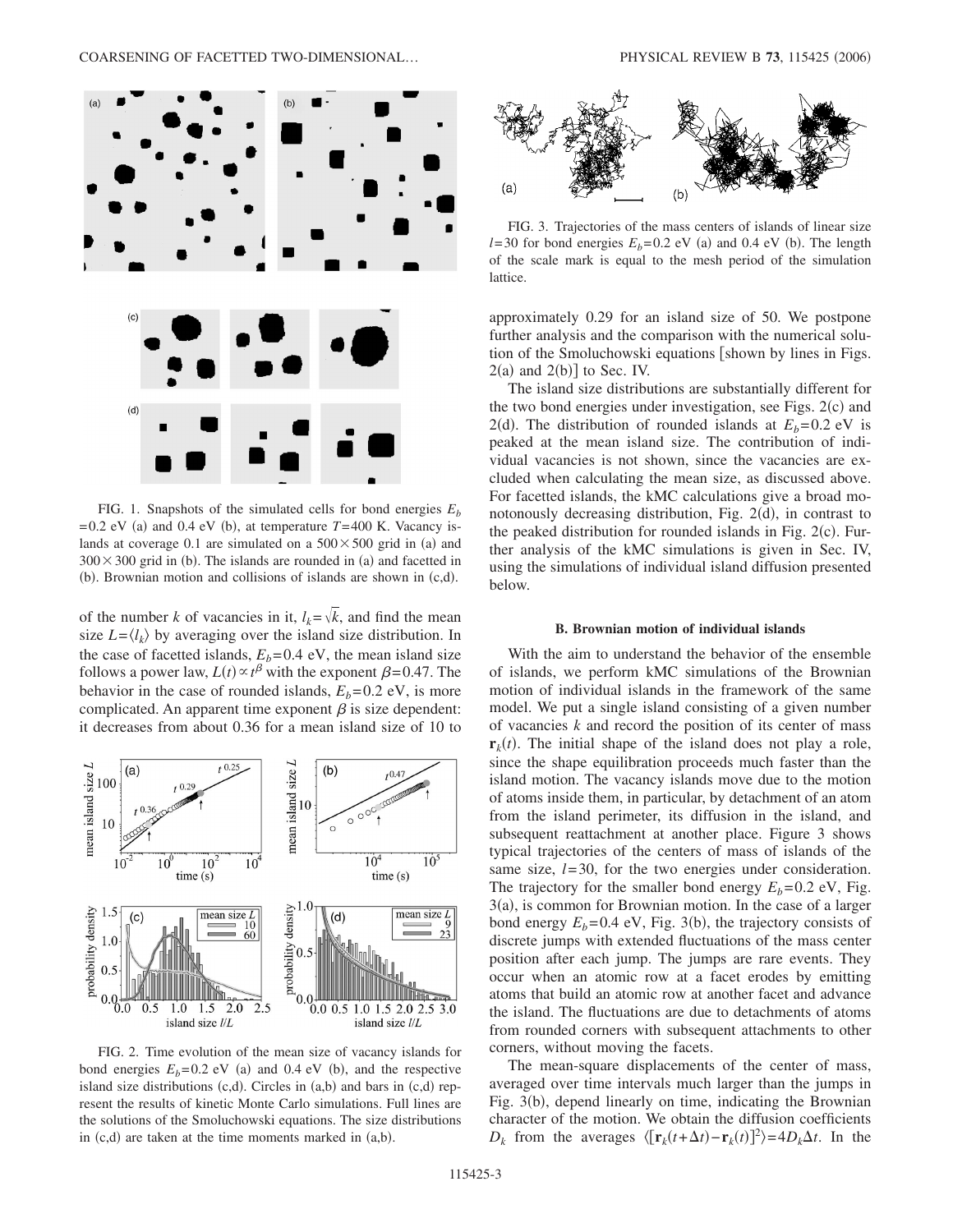

FIG. 4. Island size dependence of the diffusion coefficient for bond energies  $E_b = 0.2$  eV (a) and 0.4 eV (b). The insert in (b) magnifies a small size interval. Note that the insert shows the diffusion coefficient versus the number of atoms in an island, while in the other plots the linear island size is used.

case of the bond energy  $E_b = 0.2$  eV, we take care of the detachment of vacancies from the island. The simulation run is interrupted if detachment take place, and a new run is started. In the case of the bond energy  $E_b$ =0.4 eV, the detachment is negligible. An average over 50 runs is taken to have a good accuracy in the determination of  $D_k$ .

Figures  $4(a)$  and  $4(b)$  present the size dependence of the diffusion coefficient for the two bond energies under consideration. As above, we use the case of rounded islands at  $E<sub>b</sub>$ = 0.2 eV as a reference. The diffusion coefficient of large rounded islands, Fig. 4(a), exhibits the  $D_k \propto l_k^{-2}$  dependence characteristic for correlated detachment and reattachment of atoms. This is the dependence described theoretically<sup>16-18</sup> and observed in  $kMC$  simulations<sup>21,23–25,39</sup> and STM experiments.6,9,11,13,15

The diffusion coefficient deviates from the power law for small islands. Such a deviation, to smaller values for vacancy islands<sup>23,39</sup> and to larger values for adatom islands,  $22,24$  has also been observed in the previous kMC simulations. The deviation can be explained<sup>40</sup> by recalling that the power law dependence (1) is obtained by taking the Gibbs-Thomson chemical potential proportional to the curvature of the island perimeter,  $\mu_k = 2a^2 \gamma / k_B T l_k$ . Here  $l_k/2$  is the island radius,  $a^2$ is the area per atom, and  $\gamma$  is the line tension, in our model  $\gamma = E_b / a$ . This expression for the chemical potential is the first term in the expansion of the Gibbs-Thomson potential  $\mu_k = \exp(\mp 2a^2 \gamma / k_B T l_k)$  applicable when the curvature is small enough. The two signs correspond to adatom and vacancy islands, respectively. If this condition is not fulfilled, one can consider an effective size-dependent exponent<sup>40</sup>  $\alpha$  $=\alpha_0 \pm 2a^2 \gamma / k_B T l_k$ , where  $\alpha_0$  is the limiting value for large islands, that depends on the diffusion mechanism. A characteristic length obtained by requiring that the argument of the exponential function is equal to 1 is, for the conditions of Fig. 4(a),  $l_k/a = 2E_b/k_B T = 11.6$ . It agrees well with the kMC results in Fig.  $4(a)$ . We find that the size dependence of the diffusion coefficient is well interpolated by the formula  $D_k$  $=D_0 / [1 + (l_k / l_0)^2]$ , or equivalently

$$
D_k = D_0 / (1 + k/k_0).
$$
 (3)

The corresponding curve calculated with the value  $k_0$ = 234 obtained by a fit is shown in Fig.  $4(a)$  together with the kMC results.

The size dependence of the island diffusion coefficient in the case of facetted islands is completely different, see Fig. 4(b). The diffusion coefficient  $D_k$  does not decrease with increasing island size. Rather, it tends to a constant. For smaller islands, we find notable variations of  $D_k$ . These variations are not random and are much larger than a statistical error in determination of  $D_k$  for a given island size. The insert in Fig. 4(b) magnifies a small size range that we explored in detail. The diffusion coefficient systematically increases and decreases, depending on the exact number of vacancies in a cluster. In this insert, the diffusion coefficient is plotted as a function of the number of vacancies in the cluster,  $k=l^2$ . The variation of  $D_k$  is obviously correlated with the possibility to form a rectangular island with the sizes of integer length  $(10 \times 10, 10 \times 11,$  etc.). These variations are not relevant for our study of the kinetics of an ensemble of islands of different sizes and we take  $D_k$  as constant in further analysis. Thus, the facet erosion starts at a corner and its probability does not depend on the island size, which leads to a size-independent diffusion coefficient.<sup>16</sup> The case of a constant diffusion coefficient is described by Eq. (1) with  $\alpha = 0$ , and hence Eq. (2) gives the time exponent of the mean island size  $\beta = 1/2$ . This is in agreement with the kMC results, Fig. 2(b), which give  $\beta = 0.47$ .

## **III. SOLUTION OF THE SMOLUCHOWSKI EQUATIONS**

#### **A. Numerical solution method**

The kinetics of an ensemble of islands that diffuse on the surface and irreversibly merge as they touch each other can be described by the set of Smoluchowski equations $30-32,41$ 

$$
dn_k/dt = \frac{1}{2} \sum_{i+j=k} K_{ij} n_i n_j - n_k \sum_{j=1}^{\infty} K_{jk} n_j.
$$
 (4)

Here  $n<sub>i</sub>$  is the number of islands containing *j* units (vacancies in our case) per unit area. The first term on the right-hand side describes the formation of islands of size *k* by the coalescence of pairs of smaller islands and the second term represents the removal of islands of size *k* by coalescence with islands of all other sizes.

In the case of a general kernel  $K_{ij}$ , the Smoluchowski equations (4) have to be solved numerically. This is not trivial, since one has to solve a system of tens of thousands of coupled nonlinear ordinary differential equations. Conventional finite difference and finite element methods can be used, $42,43$  however they often face the dimension problem, and hence have to introduce additional *a priori* assumptions about the tail of the size distribution for large clusters and the structure of the coagulation coefficients.

The Monte Carlo methods developed for solving the Smoluchowski equations are free of such assumptions.<sup>44,45</sup> Moreover, these methods adopt well to complicated kernels and inhomogeneous problems (i.e., when the kernel depends on time or spatial variables).<sup>45,46</sup> In this stochastic simulation approach, the system of particles is considered as a jump Markov process, which starts from the initial size distribution  $n_k(0)$  and changes its state at random times, when collisions of any two particles happen. The random time has an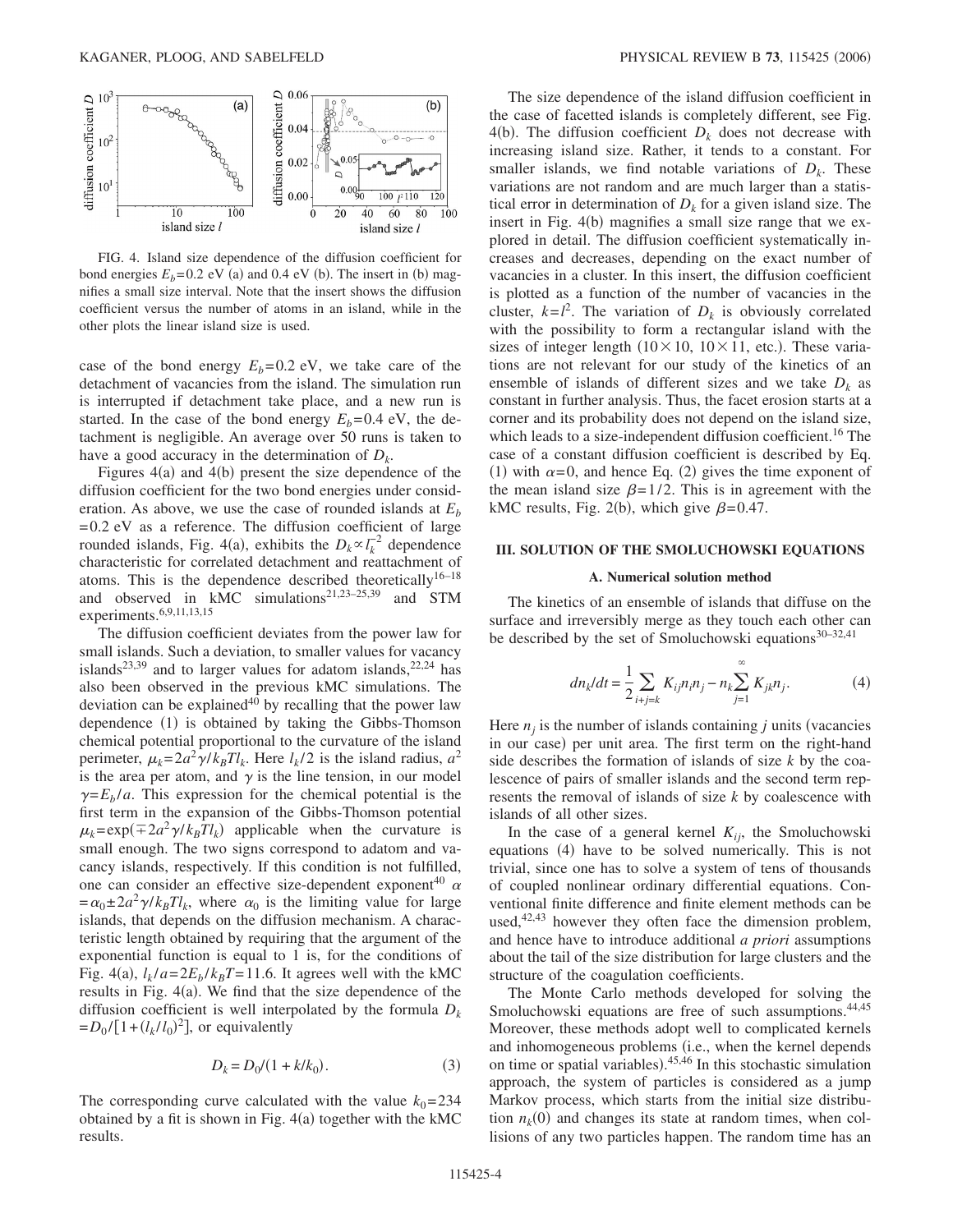exponential distribution with a parameter depending on the current state of the Markov chain. The collision between two clusters of size *i* and size *j* is simulated as a random event, according to a probability distribution which is proportional to the coagulation kernel  $K_{ij}$ .

Here we formulate the simplest version of the stochastic algorithm for solving the Smoluchowski equations.44,45 To obtain probabilities, we define a constant  $K_{\text{max}}$  that is larger than  $max{K_{ij}}$  over the current size distribution. Then, given the state of the system at time  $t_k$ , its state at time  $t_{k+1}$  is evaluated as follows.

(1) Simulate a random time interval  $\Delta t$  according to the exponential distribution  $p(\tau) = \lambda \exp(-\lambda \tau)$ , and calculate  $t_{k+1} = t_k + \Delta t$ . Here

$$
\lambda = \frac{N(N-1)}{2N_0} K_{\text{max}},\tag{5}
$$

 $N_0$  is the initial number of particles,  $N(t)$  is the current number of particles, and  $N(N-1)/2$  is the number of pairs of particles. Hence,  $\Delta t$  is given by  $\Delta t = -(1/\lambda) \ln r$ , where *r* is a random number uniformly distributed on  $(0,1)$ . In practice, when the value of *N* is large, the parameter  $\lambda$  is also large, the time step is quite small, and it is reasonable to take simply  $\Delta t = 1/\lambda$ .

(2) Take a pair of particles on random, and let  $i$  and  $j$  be the numbers of atoms in them.

(3) With the probability  $p_{ij} = K_{ij}/K_{\text{max}}$  the particles *i* and *j* coagulate, i.e., the numbers  $n_i$  and  $n_j$  are decreased by one, the number  $n_{i+j}$  is increased by one, and the total number of particles  $N$  is decreased by one. Otherwise (i.e., with the probability  $1-p_{ij}$ ) the state of the system is not changed. Then, go to the next time step of the system evaluation.

When the number of clusters *N* decreases to say 50% of the initial number of simulated clusters, we enrich the statistics by doubling the system. It means that a copy of the current system is added to the particle system. Accordingly,  $N_0$  and  $N$  are increased by a factor of 2. After this point, the system evolves further as described above. We start the simulations by taking all particles as monomers. Hence, the initial concentration in the Smoluchowski equations is increased by a factor  $\theta^{-1}$  with respect to the physical parameter. Here  $\theta$  is the initial concentration of monomers (surface coverage). Equations  $(4)$  are preserved if the time  $t$  is multiplied with  $\theta$ . Therefore, after the simulations are completed, we return to the physical time by transforming  $t \rightarrow t/\theta$ .

It can be shown that the process converges in a probabilistic sense to the solution of the Smoluchowski equations.45,47 A large number of numerical experiments confirm the convergence of the method for various coagulation kernels used in practice. When using this algorithm, collisions with small probabilities  $p_{ij}$  are realized very rarely. The simulations can be essentially accelerated $48$  by dividing the set of possible collisions into subsets, each subset containing collisions with close probabilities. Then, the value  $K_{\text{max}}$  is determined separately for each subset and becomes close to the relevant values of  $K_{ii}$ . We use the advanced algorithm in the simulations presented below.

#### **B. Brownian kernel for two-dimensional problem**

The kernel  $K_{ij}$  describes the rate at which two clusters, containing *i* and *j* atoms respectively, meet to form a single cluster containing  $i+j$  atoms. In the case of Brownian motion, the original calculation was given by Smoluchowski<sup>41</sup> for the three-dimensional problem. This calculation is usually generalized to a *d*-dimensional problem and then applied to  $d=2$ , which gives the simple result  $K_{ij}=2\pi(D_i+D_j)^{43,49}$ However, this calculation is valid for  $d > 2$ , since it is based on the steady-state solution of the diffusion equation that approaches a constant limit (as  $1/r^{d-2}$ ) for  $r \to \infty$ . The solution of the 2D diffusion equation behaves as ln *r*, which results in a divergence that has to be removed.

In more detail, the rate of reaction of a cluster of size *i* with the clusters of size  $j$  in the case of Brownian motion is given by the radial diffusion current of *i*mers to the *j*mer and *j*mers to the *i*mer,  $J = J_i + J_j$ . The current  $J_j$  is given by  $J_j$  $= D_j \partial c_j / \partial r$ . Here  $c_j(r)$  is the concentration of *j*mers at a distance *r* from the *i*mer. The concentration field is described by the steady-state diffusion equation  $\nabla^2 c_j = 0$ , with two boundary conditions. First,  $c_j(r) = 0$  at  $r = R_i + R_j$  meaning that *j*mers disappear by reaction when they reach the surface of *i*mer. The second boundary condition imposed in the threedimensional case is  $c_j(\infty) = n_j$ , the mean concentration of *j*mers. This second condition cannot be directly applied in the two-dimensional case, since  $c_j(r)$  diverges at infinity.

The solution of the two-dimensional problem can be found in an "effective medium" approach<sup>50</sup> where the concentration field is self-consistently screened by surrounding clusters. The radial flux of *j*mers is given by<sup>50</sup>

$$
J_j(r) = D_j n_j \mathcal{K}(r/\xi),\tag{6}
$$

where  $\xi$  is a screening length defined below, the function  $\mathcal{K}(x)$  is defined as

$$
\mathcal{K}(x) = 2\pi x K_1(x) / K_0(x),\tag{7}
$$

 $K_0(x)$  and  $K_1(x)$  are modified Bessel functions. Then, the coalescence kernel is

$$
K_{ij} = (D_i + D_j)\mathcal{K}\left(\frac{R_i + R_j}{\xi}\right).
$$
 (8)

The (time dependent) screening length  $\xi$  is defined by the self-consistency constraint  $as^{50}$ 

$$
\xi^{-1} = \int_0^\infty \mathcal{K}(r/\xi)n(r,t)dr.
$$
 (9)

The problem is highly nonlinear: to find the coagulation coefficient, we have to know the size distribution  $n(r, t)$ . In our calculations, we obtain the screening length  $\xi$  at each time step by solving Eq. (9) for the actual size distribution, and then evaluate the coagulation kernel (8). We find that the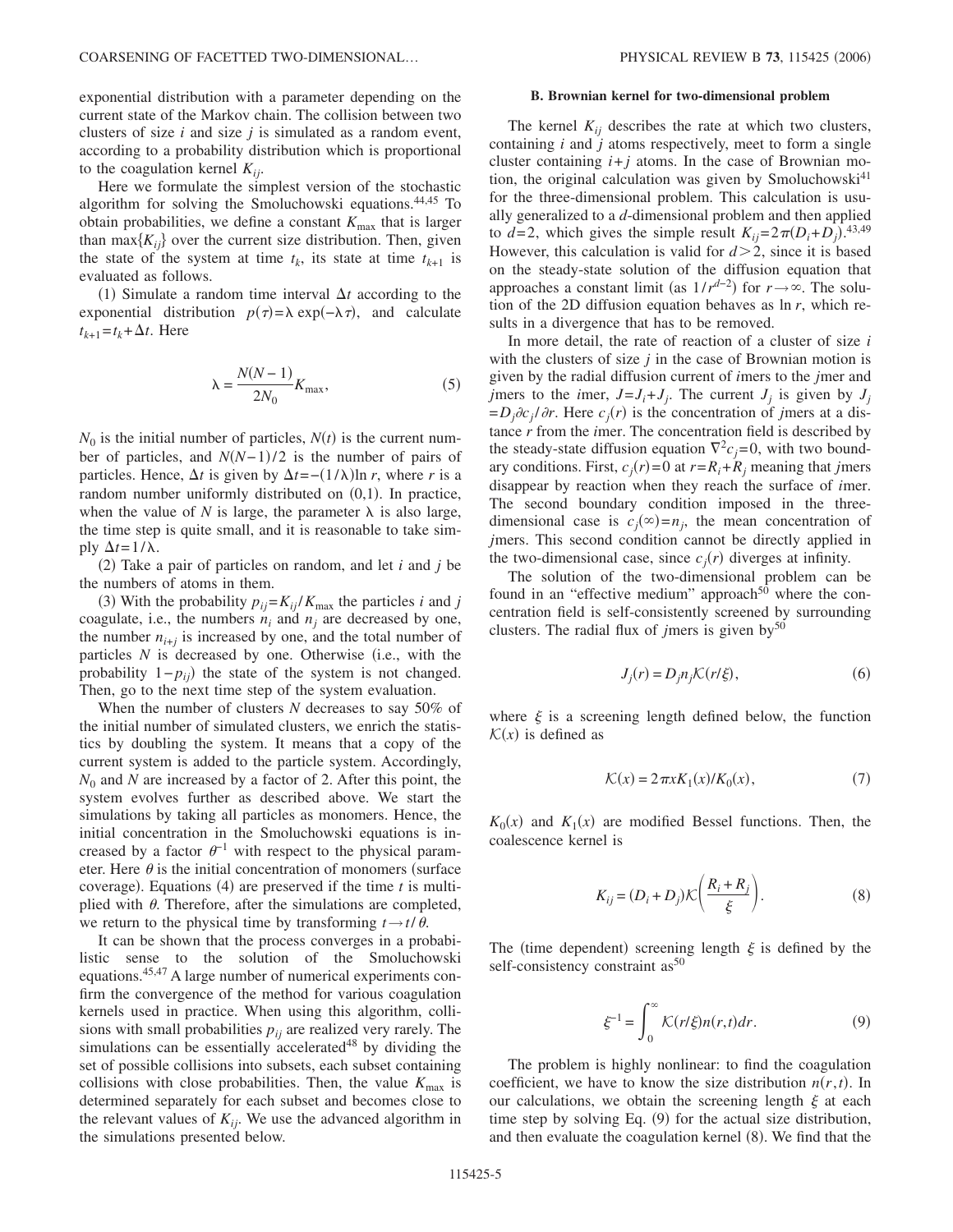

FIG. 5. Time dependence of the mean island size (a) and distribution functions (b) obtained by numerical solution of the Smoluchowski equations for the screening-corrected kernel (8) with the size-independent diffusion coefficients  $D_i$  and for a constant kernel  $K_{ij} = 2\pi (D_i + D_j).$ 

screening length is fairly insensitive to the shape of the size distribution. The quantity  $\langle r \rangle / \xi$ , where  $\langle r \rangle$  is the mean size, as a function of the coverage is presented in Fig. 4 of Ref. 50 for some particular island size distribution. We find that the use of this plot, instead of solving Eq. (9), already gives a reasonable accuracy for the island distribution and kinetics. In this approximation, one writes the argument in the form  $r/\xi = (r/\langle r \rangle)(\langle r \rangle/\xi)$  and uses the value  $\langle r \rangle/\xi$  taken from Ref. 50 for a given coverage.

Figure 5 compares the numerical solution of the Smoluchowski equations with the screening-corrected kernel (8), where the diffusion coefficients are taken size independent, and the solution obtained with the common approximation  $K_{ij} = 2\pi (D_i + D_j)$ , where the diffusion coefficients are also size independent. Figure  $5(a)$  shows that the screening correction of the kernel has rather little effect on the time dependence of the mean island size: the time exponent becomes 0.49, to be compared with  $1/2$  for the constant kernel case. In contrast, the kernel correction substantially changes the island size distribution, Fig. 5(b). The constant kernel allows analytical solution of the Smoluchowski equation and gives rise to a self-similar size distribution presented below, Eq. (11). This distribution, shown in Fig. 5(b), is peaked at the mean island size. The screening-corrected kernel gives rise to a monotonously decreasing distribution. The distribution changes at the initial stages of coarsening and then reaches a self-similar form with a large fraction of small islands. This distribution is in a good agreement with the results of our atomistic kMC simulations, as compared in Fig.  $2(d)$ .

Figure 6 explores the effect of screening for the sizedependent diffusion coefficients (3). Similarly to the case of the constant diffusion coefficient presented in Fig. 5, the screening has little effect on the time dependence of the mean island size  $L(t)$ . Both curves in Fig. 6(a), with and without screening, tend to the  $t^{1/4}$  asymptotic for the linear island sizes much larger than  $\sqrt{k_0}$  in Eq. (3). In this limit, the diffusion coefficients  $D_k = D_0 k_0 / k$  give rise to the scaling laws (1) and (2) with the exponents  $\alpha = 2$  and  $\beta = 1/4$ . The island size distributions calculated for the diffusion coefficients (3), Fig. 6(b), also evolve at large times to the limiting distribution corresponding to the case of homogeneous diffusion coefficients. This behavior agrees with the results of Kandel<sup>51</sup> who showed that, in the case of kinetic scaling, the size distribution evolves into a universal dynamically selected distribution. The short-time distribution is forgotten on long times. The evolution of the size distribution on intermediate times, Fig.  $6(b)$ , is in a good agreement with the results of out kMC simulations, Fig. 2(d).

For smaller island sizes, the result for the diffusion coefficients (3) notably deviates from that limit. The mean island size reveals a markedly larger time exponent up to a size of about 50. This is in a good agreement with our kMC simulations of the coalescence, Fig.  $2(a)$ , where apparent time exponents larger than  $1/4$  are observed in the size interval available for the atomistic simulations. Numerical solutions of the Smoluchowski equations allow us to extend the analysis to much larger sizes and we find that the asymptotic  $t^{1/4}$ law is finally reached. Figure  $2(a)$  also shows that a conclusion regarding the coalescence mechanism, drawn in experiments from a quite limited island size range, may be erroneous.

The effect of screening qualitatively modifies the size distribution at the initial stages of coalescence. Similarly to the case of constant diffusion coefficient, it results in the increase of the fraction of small islands. This is in a good agreement with the results of our kMC calculations, Fig. 2(d). When the mean island size exceeds about 30, the effect of screening diminishes.

#### **C. Analytical solutions**

The case of a constant kernel allows an analytical solution of the Smoluchowski equations. We found in Sec. II B that the facetting of the islands gives rise to constant (size independent) diffusion coefficients. Hence, if the screening effect is ignored and the common approximation  $K_{ij} = 2\pi (D_i + D_j)$ 



FIG. 6. Time dependence of the mean island size (a) and distribution functions (b) obtained by numerical solution of the Smoluchowski equations for the diffusion coefficient  $D_k = D_0 / (1$  $+k/k_0$ ) and by the approximate formula (11).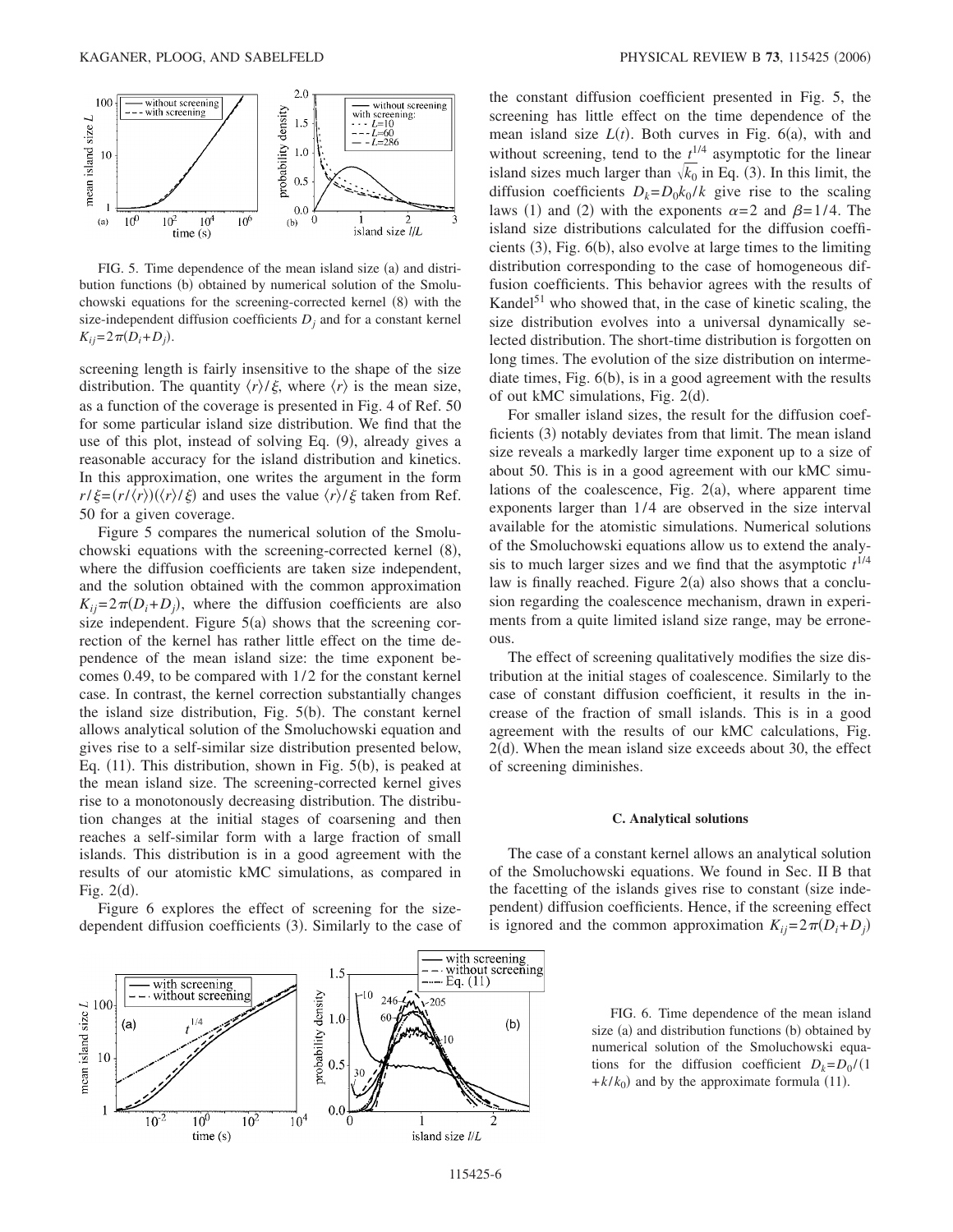is used, an analytical formula to compare with the atomistic kMC simulations can be obtained.

The solution for constant kernel was obtained by Smoluchowski<sup>41</sup> in the form  $n_k = n_0(t/\tau)^{k-1}/(1+t/\tau)^{k+1}$ , where  $n_0$  is the initial concentration,  $\tau = (Kn_0/2)^{-1}$ , and *K*  $=4\pi D$  is the size-independent kernel. For large times,  $t \geq \tau$ , the distribution becomes exponential,  $n_k = (\tau/t)^2 \exp(-k\tau/t)$ . To compare with the kMC results in Fig.  $2(d)$  we have to proceed from the number of vacancies in an island *k* to the linear size  $l_k = \sqrt{k}$ . Then, the island size distribution can be written as

$$
F(l/L) = \frac{\pi}{2} \frac{l}{L} \exp\left[-\frac{\pi}{4} (l/L)^2\right].
$$
 (10)

The solid line in Fig.  $5(b)$  shows this distribution.

In the case of rounded islands for the bond energy  $E<sub>b</sub>$  $= 0.2$  eV, an approximate analytical solution of the Smoluchowski equations can be obtained for large times, when the mean number of vacancies in the islands is large compared to  $k_0$  in Eq. (3) and the scaling law (1) with  $\alpha = 2$  holds. Then, the kernel  $K_{ij}$  becomes homogeneous,  $K_{\lambda i,\lambda j} = \lambda^{-\alpha/2} K_{ij}$  for any  $\lambda$ , and the asymptotic size distribution  $F(\ell/L)$  is <sup>31,43,49</sup>

$$
F(UL) = \frac{2W}{\Gamma(1 + \alpha/2)} (WILL)^{1 + \alpha} e^{-(WILL)^{2}},
$$
 (11)

where  $W = (1 + \alpha/2)\Gamma(3/2 + \alpha/2)/\Gamma(2 + \alpha/2)$ . Note that Eq. (10) is a particular case of Eq. (11) with  $\alpha = 0$ . For  $\alpha = 2$ , one has  $W=3\sqrt{\pi}/4$ . The approximate solution (11), shown in Fig. 6(b), well agrees with the numerical solutions of the Smoluchowski equations.

#### **IV. DISCUSSION**

Facetting is the phenomenon that distinguishes the crystalline state from a liquid. Facetting of two-dimensional islands on a crystal surface follows the same general laws as the facetting of a crystal itself.<sup>38</sup> Our kMC simulations show that the Brownian motion of islands and their dynamic coalescence qualitatively change when facetting takes place. The motion of a facetted island consists of a series of discrete jumps, Fig. 3(b), when whole rows of atoms detach from a facet and reattach to another facet. As a result, the diffusion coefficient of an island does not decrease with increasing island size, Fig. 4(b). If the screening effects are not taken into consideration, the dynamic coarsening of facetted islands is described by the scaling laws (1) and (2) with  $\alpha$  $=0.$ 

In the case of rounded islands at smaller bond energies, the power law (1) for the size dependence of the island diffusion coefficient applies to sufficiently large islands (diameter larger than about 15*a*). The exponent  $\alpha = 2$  points to a correlated detachment and subsequent reattachment of atoms as the diffusion mechanism.<sup>16–18</sup> However, for small islands, the diffusion coefficient found in the kMC simulations notably deviates from the power law to smaller values, Fig. 4. The origin of the deviation has already been discussed in Sec. II B.

The "effective medium" screening<sup>50</sup> is a peculiarity of diffusion in two dimensions. It removes the singularity of the *d*-dimensional diffusion equation at *d*= 2. We have derived the kernel (8) for the Smoluchowski equations to describe Brownian motion of islands in two dimensions. The screening has rather little effect on the time dependence of the mean island size but substantially modifies the island size distributions, especially for facetted islands. As a result of screening, the fraction of small islands notably increases. The distribution of facetted islands with size-independent diffusion coefficient becomes monotonously decreasing function. The numerical solution of the equations well agrees with the results of atomistic kMC simulations, Fig. 2(d).

The bond counting ansatz gives us just one relevant dimensionless parameter, the ratio of bond energy to temperature. Facetting takes place when this parameter is large enough. This ansatz, together with the step edge barrier, provides diffusion and coarsening of vacancy islands. The same model applied to adatom islands would cause Ostwald ripening. It is not directly applicable to metal  $(100)$  or  $(111)$  surfaces, since the experiments $4-14$  show that in these systems the detachment of atoms from the island periphery is prohibited and the island motion proceeds due to atom migration along the periphery. More sophisticated models are developed for kMC simulations of these systems.19–27 However, the experiments on the  $Ag(110)$  surface reveal the terrace diffusion as driving force for Brownian motion of vacancy islands.<sup>15</sup> An exponent  $\alpha = 2$  in Eq. (1) is found, which agrees with our simulations in the case of small bond energies. The island size independent diffusion coefficient and the monotonously decreasing island size distribution that we obtain for large bond energies were not previously observed.

#### **V. CONCLUSIONS**

The appearance of facets in the equilibrium island shape, through either increasing the bond energy or decreasing the temperature, qualitatively change both the Brownian motion of individual islands and their coarsening kinetics. We show by kinetic Monte Carlo simulations that the island diffusion coefficient for facetted islands becomes size independent, the mean island size follows the  $L \propto t^{1/2}$  law, and the island size distribution becomes broad and monotonously decreasing.

Numerical solutions of the Smoluchowski equations by a Monte Carlo method allow us to follow the long-term evolution of the island distribution. The kernel of the Smoluchowski equations for Brownian motion in two dimensions is derived in an "effective medium" approach. We find that the screening correction gives rise to a qualitative change of island size distribution but has rather little effect on the time dependence of the average island size. The solutions of the Smoluchowski equations are in a good agreement with the results of our atomistic kinetic Monte Carlo simulations.

#### **ACKNOWLEDGMENT**

The authors thank Wolfgang Braun for fruitful discussions.